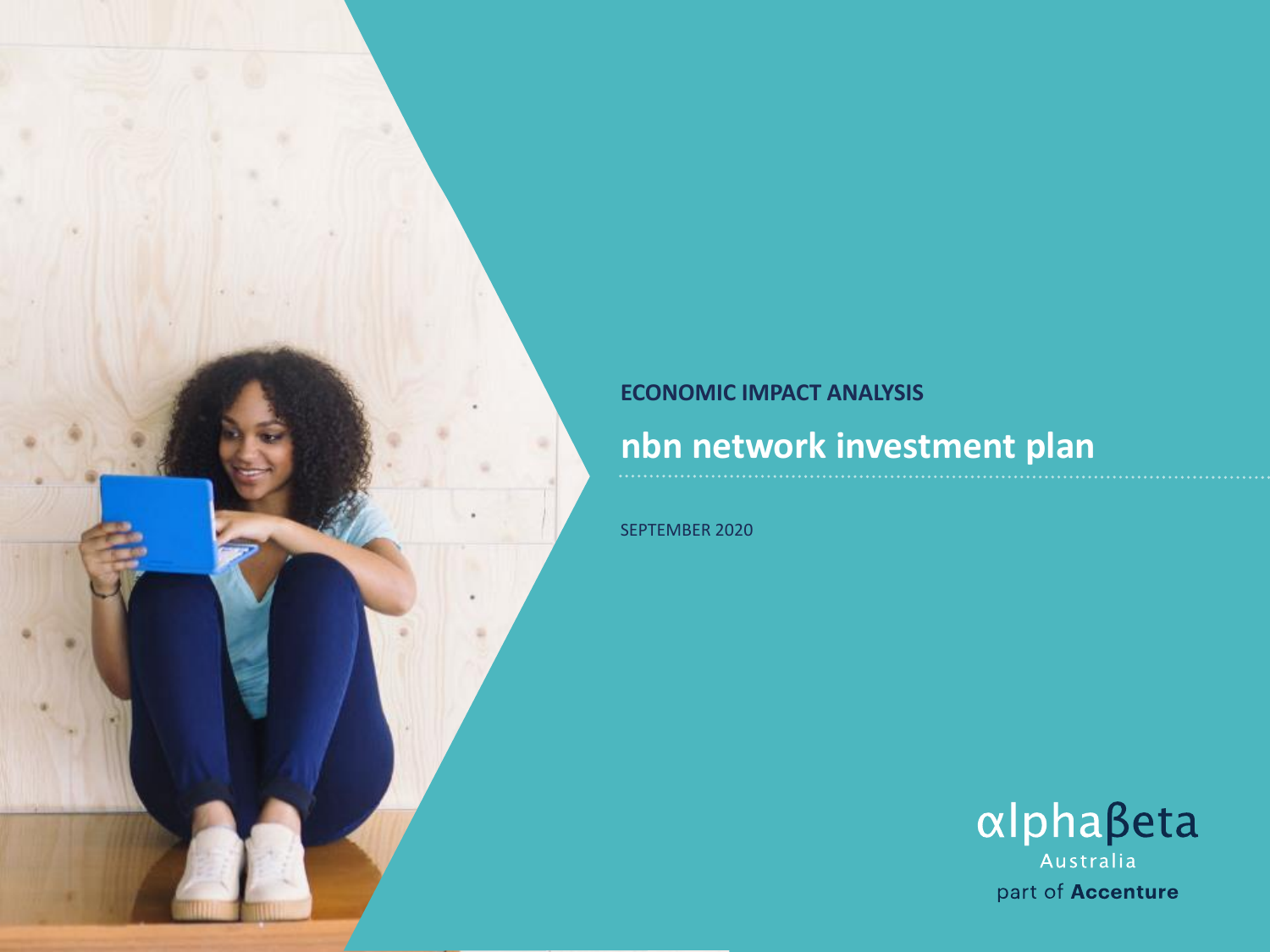## **Contents**

| <b>Executive summary</b>                                                                                                               | 03 |
|----------------------------------------------------------------------------------------------------------------------------------------|----|
| <b>Overall impact on metropolitan and regional economies</b><br>Investment will deliver a \$6.4B annual GDP uplift and 25,000 new jobs | 04 |
| <b>Impact of Business Fibre Zones</b><br>Businesses will benefit from availability of business-grade fibre                             | 08 |
| <b>Impact on industries</b><br>Industry-level analysis of job creation and productivity gains                                          | 10 |
| <b>Total impact of the nbn network</b><br>New investment will increase total GDP impact to \$27.6 billion a year                       | 13 |
| Appendix                                                                                                                               | 15 |



This report has been commissioned by nbn co and prepared by AlphaBeta Australia. AlphaBeta Australia is a research firm with offices in Sydney, Canberra and Melbourne. It specialises in combining advanced analytical techniques and innovative data to generate new insights and fresh perspectives on the challenges facing business and government. AlphaBeta Australia is part of Accenture Strategy.

**For further information on this report contact sydney@alphabeta.com**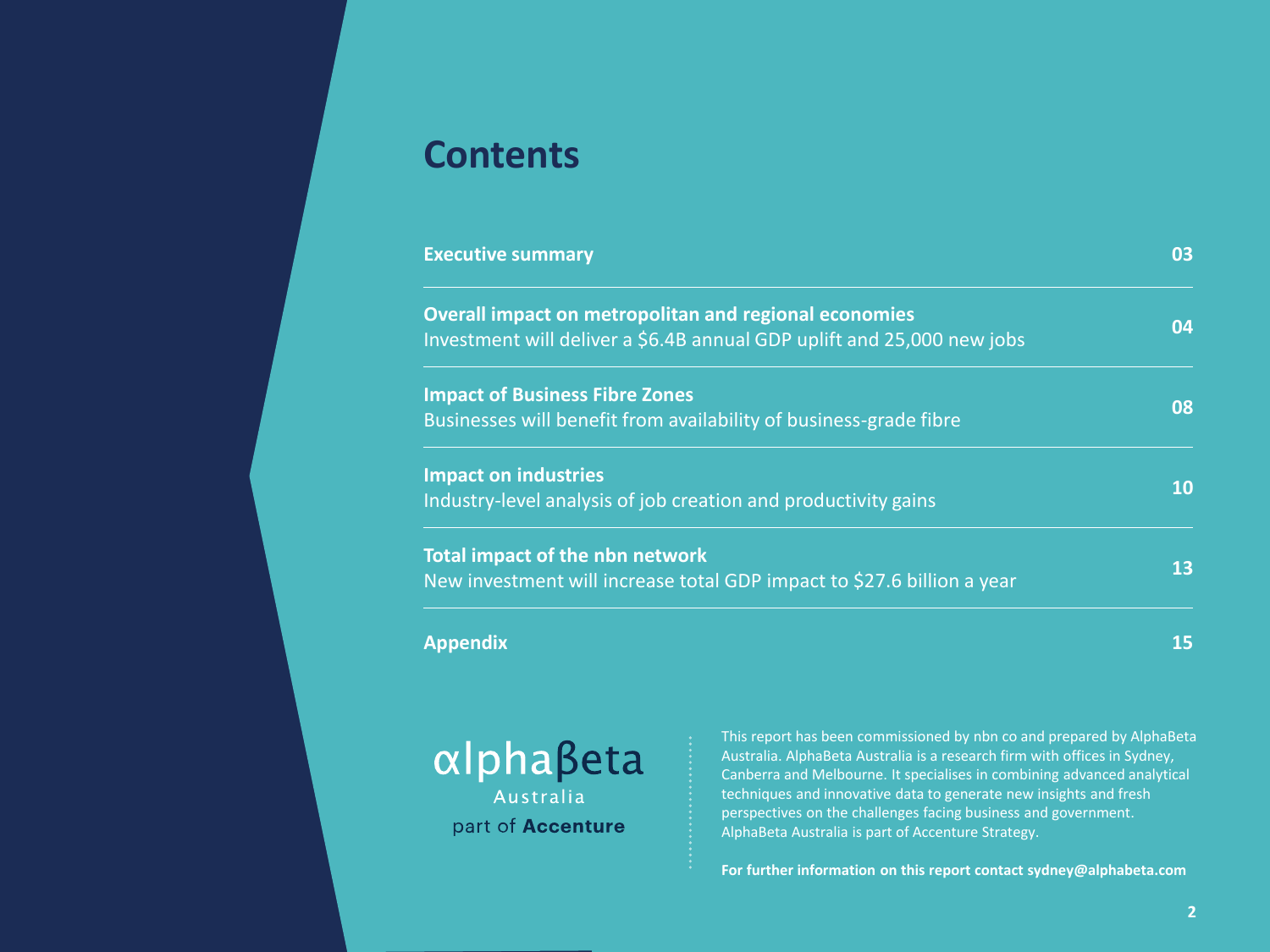#### **Executive summary**

This report analyses the economic impact of nbn's \$4.5 billion network investment plan, which will bring close-to-gigabit speeds to up to 75% of households and businesses in its fixedline network by 2023. It uses CGE modelling to estimate the benefits to national productivity.<sup>1</sup>

The investment is a significant opportunity for Australia. The build will create a total of 25,000 jobs across the economy in two years, including almost 10,000 in regional Australia. Jobs will be created in a range of industries including construction, professional services, retail and wholesale trade.

In the longer term, the network investment plan will enable productivity gains across the economy, resulting in an additional \$6.4 billion GDP uplift annually by 2024. Up to 12,000 new businesses are expected to be created due to the availability of faster internet across the country. Regional businesses will benefit particularly from cost-effective, business-grade fibre services in new Business Fibre Zones.

Overall, our analysis shows the network investment plan to be a high-impact and timely stimulus measure as Australia recovers from the economic impact of COVID-19. By investing in faster, world leading broadband infrastructure, Australia can improve its global competitiveness, laying the foundations for future economic success.

#### **Impacts of the nbn network investment plan**

## **25,000 new jobs**

by FY22, including almost **10,000** in regional Australia



#### **\$6.4 billion GDP uplift**

annually by FY24, with **\$1.5 billion** from regional Australia



#### **12,000 new businesses**

by FY24, including **2,800** in regional Australia



#### **Business Fibre Zones**

**240** including **85 in regional areas** to enable growth and foster local innovation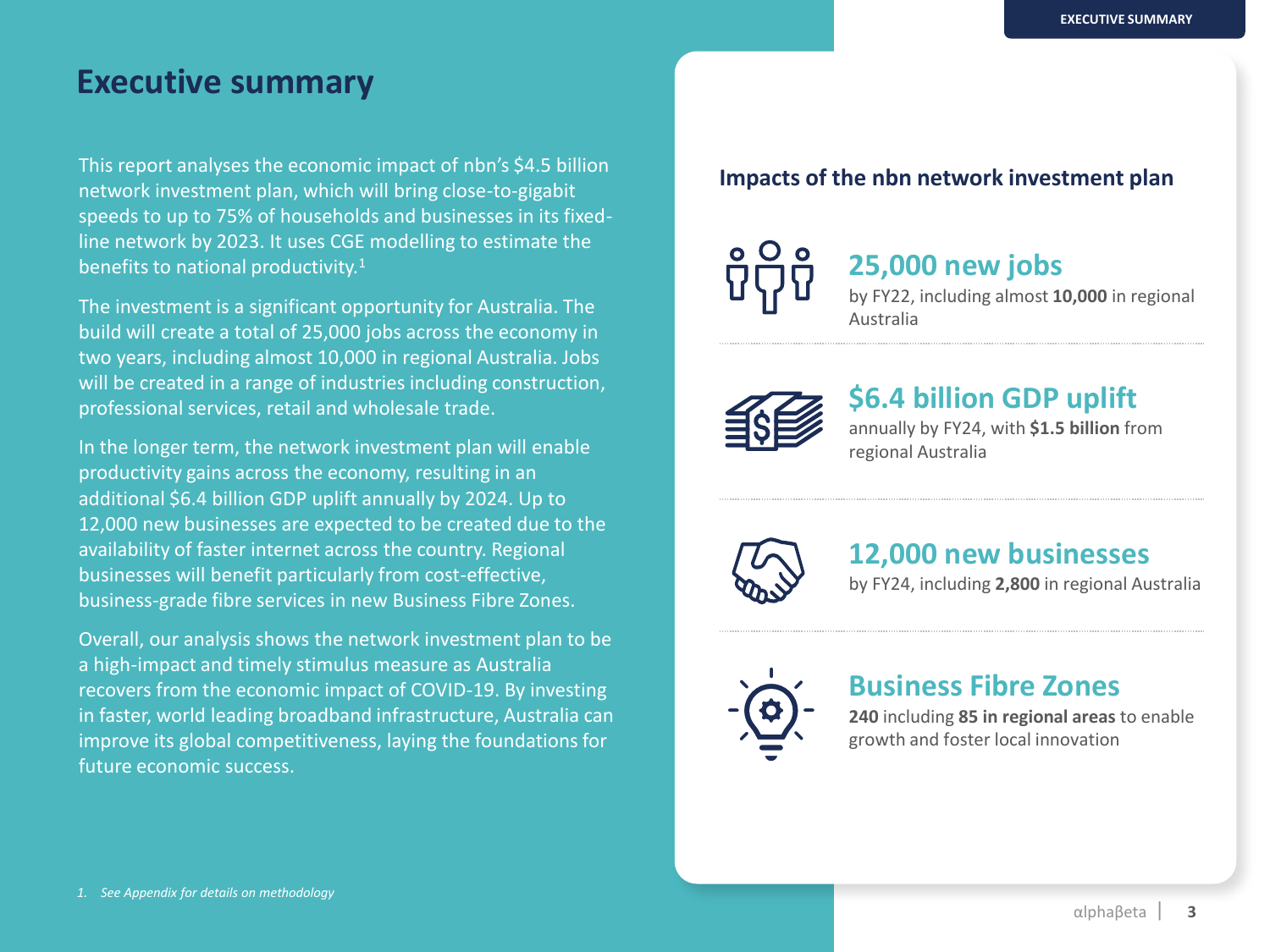

## **Overall impact on metropolitan and regional economies**

Investment will deliver a \$6.4B GDP annual uplift and 25,000 new jobs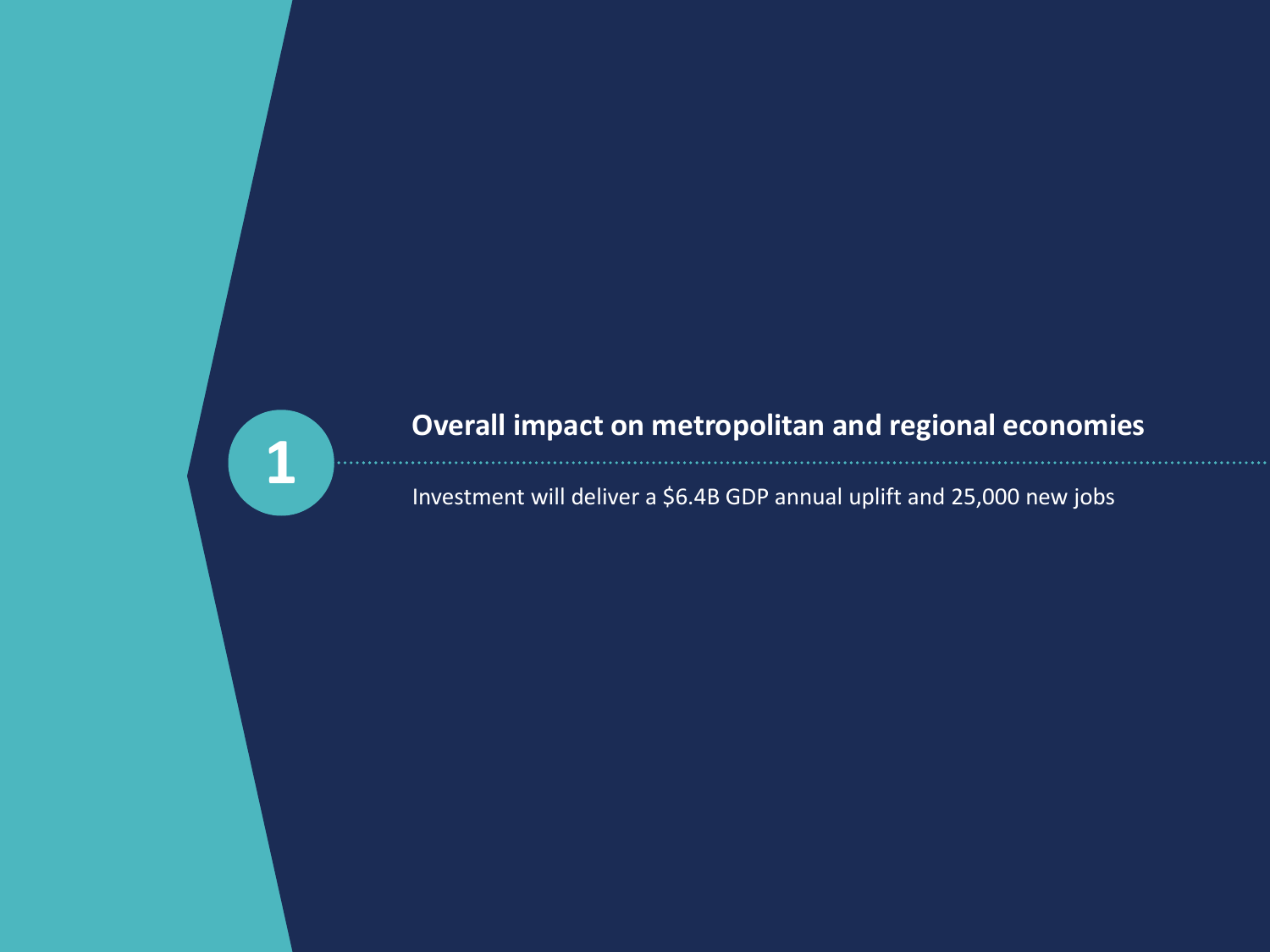## **Productivity gains from nbn's network investment plan could enable an additional \$6.4B of GDP, including \$1.5B in regional Australia**

#### **Additional GDP estimated to be enabled by the nbn by 2024 with network investment plan**

*Estimated impact of nbn compared with the 'no nbn' reference case in the stated financial year (\$B p.a.)*



#### NOTES:

- Numbers are expressed in net terms as additional GDP (relative to a "no-nbn" scenario) and exclude the capital investments and financing associated with the nbn reform itself
- Reflects higher growth due to completion of rollout, and the adoption of higher speeds, and the accumulation of productivity and labour force impacts
- SOURCE: Computable general equilibrium (CGE) modelling performed by Cadence Economics & AlphaBeta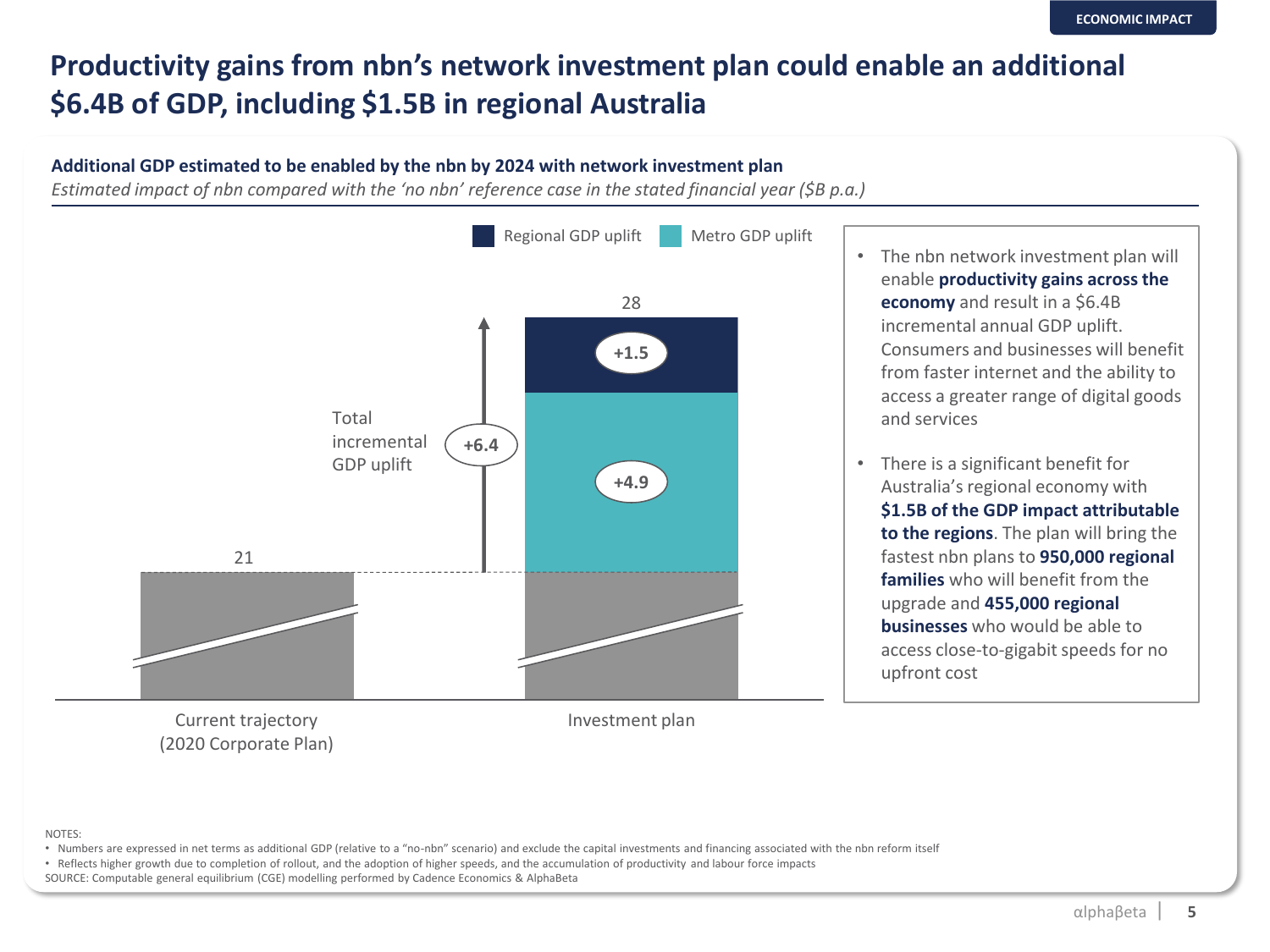#### **Up to 12,000 new businesses could be created as a result of new network investment**

#### **Australian businesses supported by the nbn in 2024**

*Estimated impact of nbn compared with the 'no nbn' reference case in the stated financial year (number of businesses)*



• Businesses supported figure was then weighted for industries where GVA would be most highly concentrated (e.g. ICT, finance)

SOURCE: Computable general equilibrium (CGE) modelling performed by Cadence Economics & AlphaBeta, ABS business counts, ABS Australian industry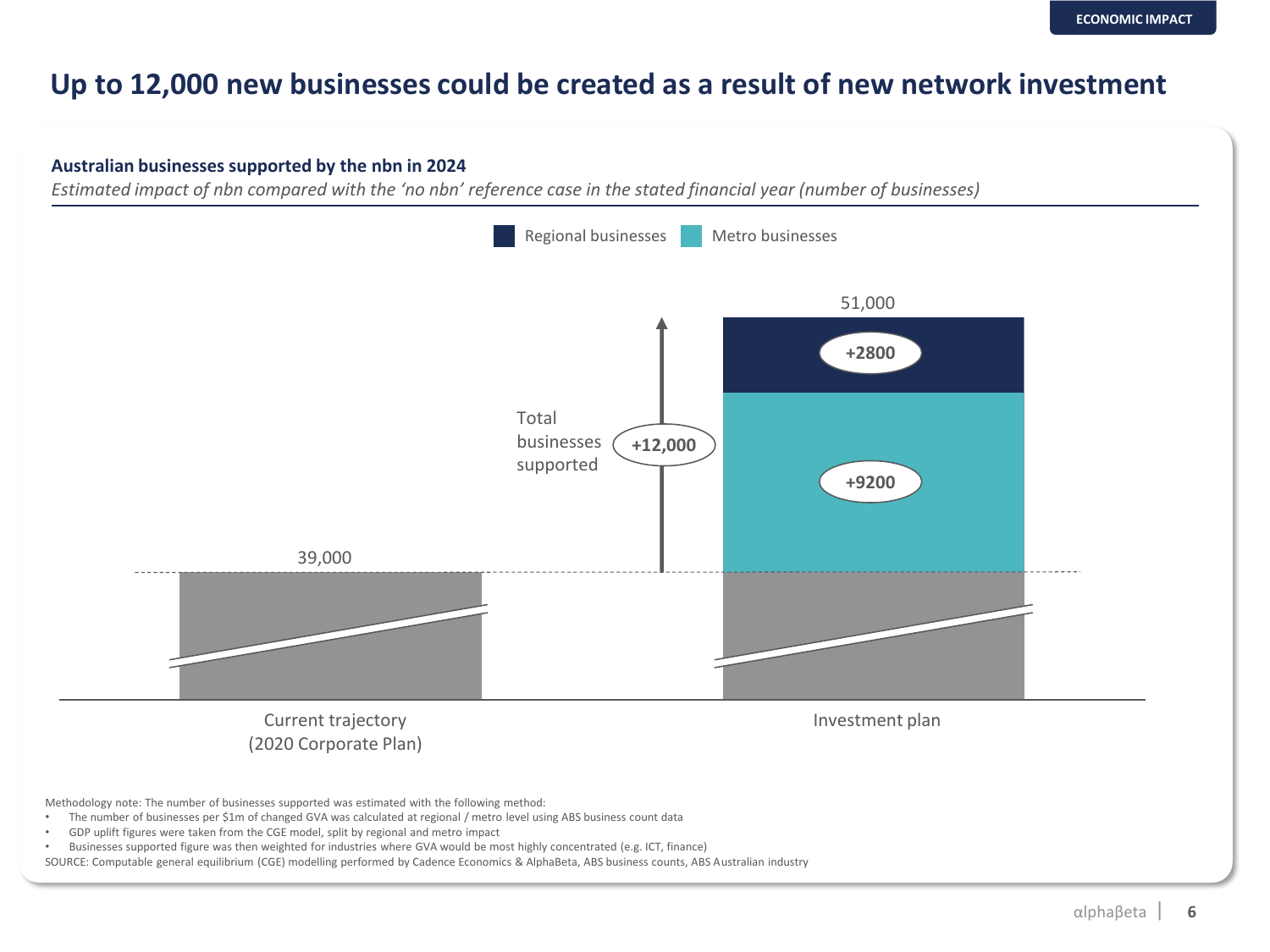## **The construction effort will provide a short-term economic stimulus, creating 25,000 jobs nationally, including close to 10,000 in regional areas**



NOTES:

1. Jobs created numbers are computed through analysis of ABS Input-Output analysis of the program spending – see Raynor & Bishop (2013). Estimates are based on the assumption that 80% of spend is on labour and 20% materials. Labour split is 80% network construction, 10% telco technicians and 10% other professional services. REMPLAN calculator was used to validate indirect and induced jobs numbers.

2. Indirect jobs are those further in the supply chain e.g. building companies need to hire drillers or excavators from equipment hire companies.

3. Induced jobs are those supported by the increased demand from individuals in newly created direct or indirect jobs.

4. The total direct, indirect and induced jobs reported here are jobs associated with investment upgrade and should be compared separately from the jobs enabled in the economy by faster internet

SOURCE: nbn, AlphaBeta analysis, REMPLAN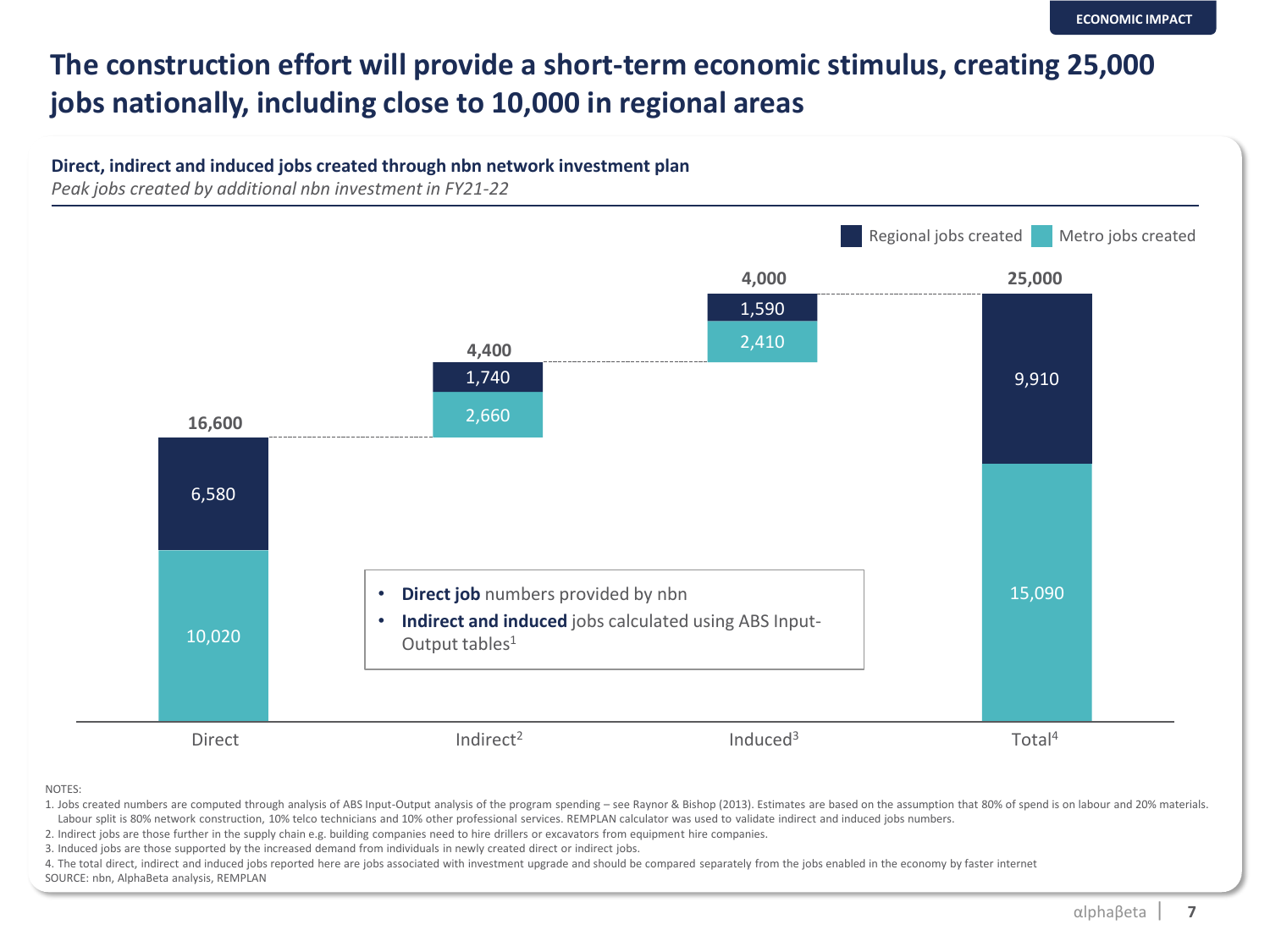# **2**

## **Impact of Business Fibre Zones**

Businesses will benefit from availability of business-grade fibre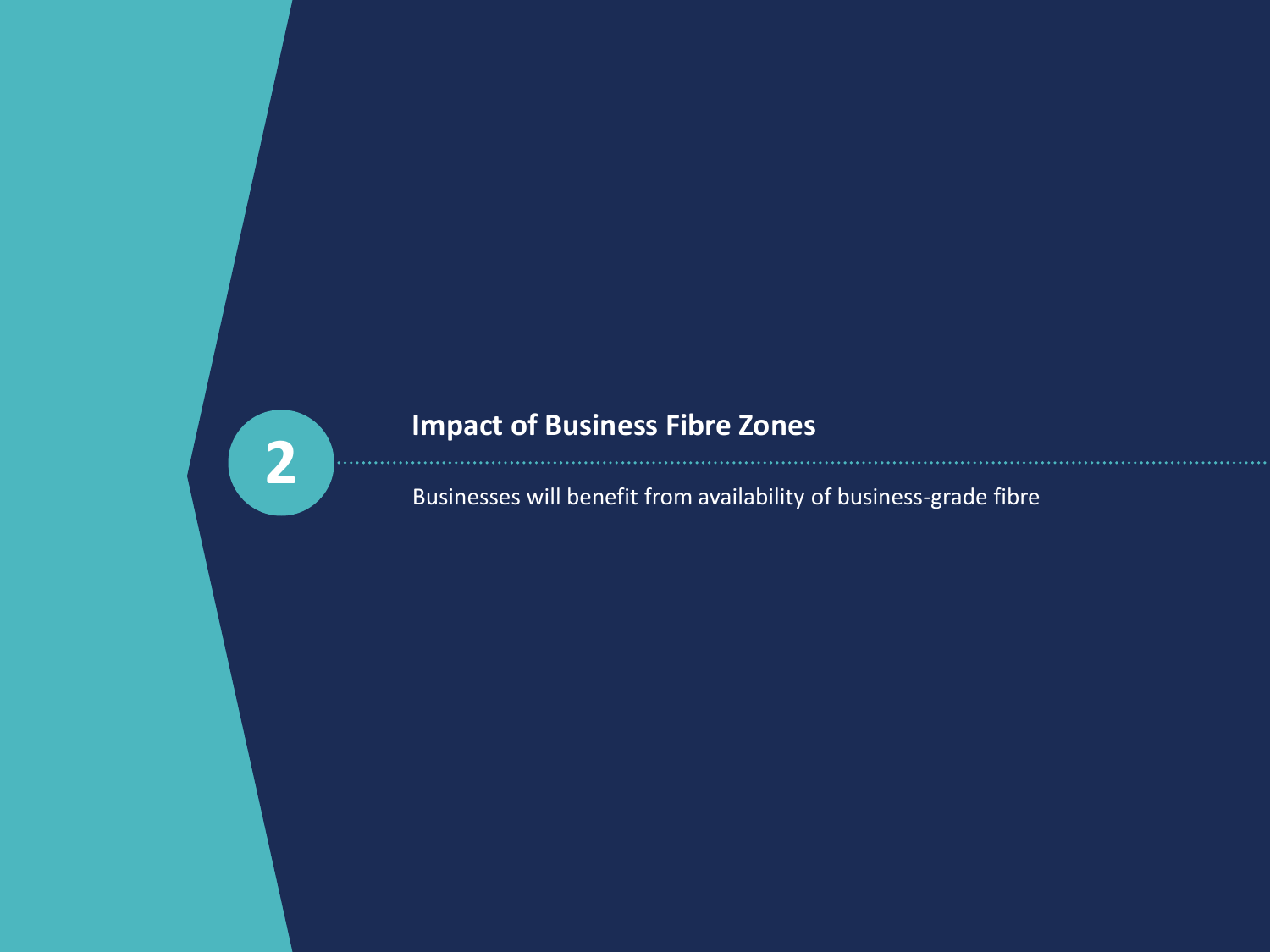#### **Business Fibre Zones will provide access to business-grade fibre services and will help businesses achieve revenue and jobs growth**

#### **Small businesses with higher internet spending have higher revenue growth (analysis of Xero sample)**

*Revenue growth (%), 2015 -2017*

**Small businesses with higher internet spending have higher employment (analysis of Xero sample)** *Employment growth (%), 2015 -2017*



- **Business Fibre Zones are business precincts** that will be established in regional or metropolitan Australia with nbn fibre network installed. They will provide businesses with fast, cost-effective business-grade fibre connections. There will be 240 zones including 85 in regional areas
- AlphaBeta research shows that small businesses in the 75th percentile of technology spend are seen to grow revenue **5.7ppt faster**, and jobs **5.4ppt faster**, than those in the 25th percentile. This result is true of metro and regional businesses.
- By providing **fast, cost-effective business-grade connections**, Business Fibre Zones might replicate the benefits of increased internet spend without increasing costs to business.
- Regional businesses are expected to be the biggest beneficiaries; many will be able to access business-grade broadband at the **same pricing as CBD businesses** for the first time.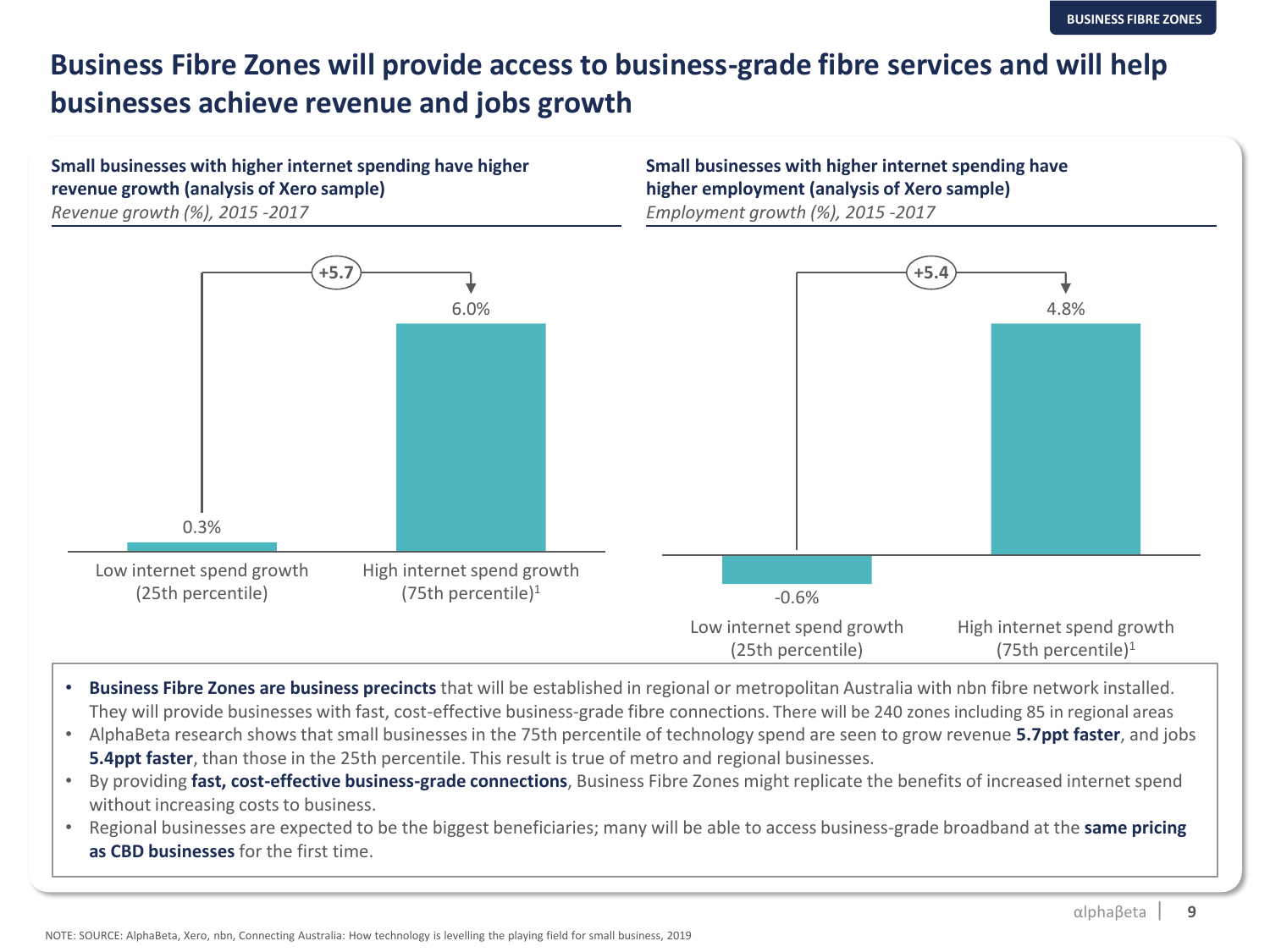## **3**

## **Impact on industries**

Industry-level analysis of job creation and productivity gains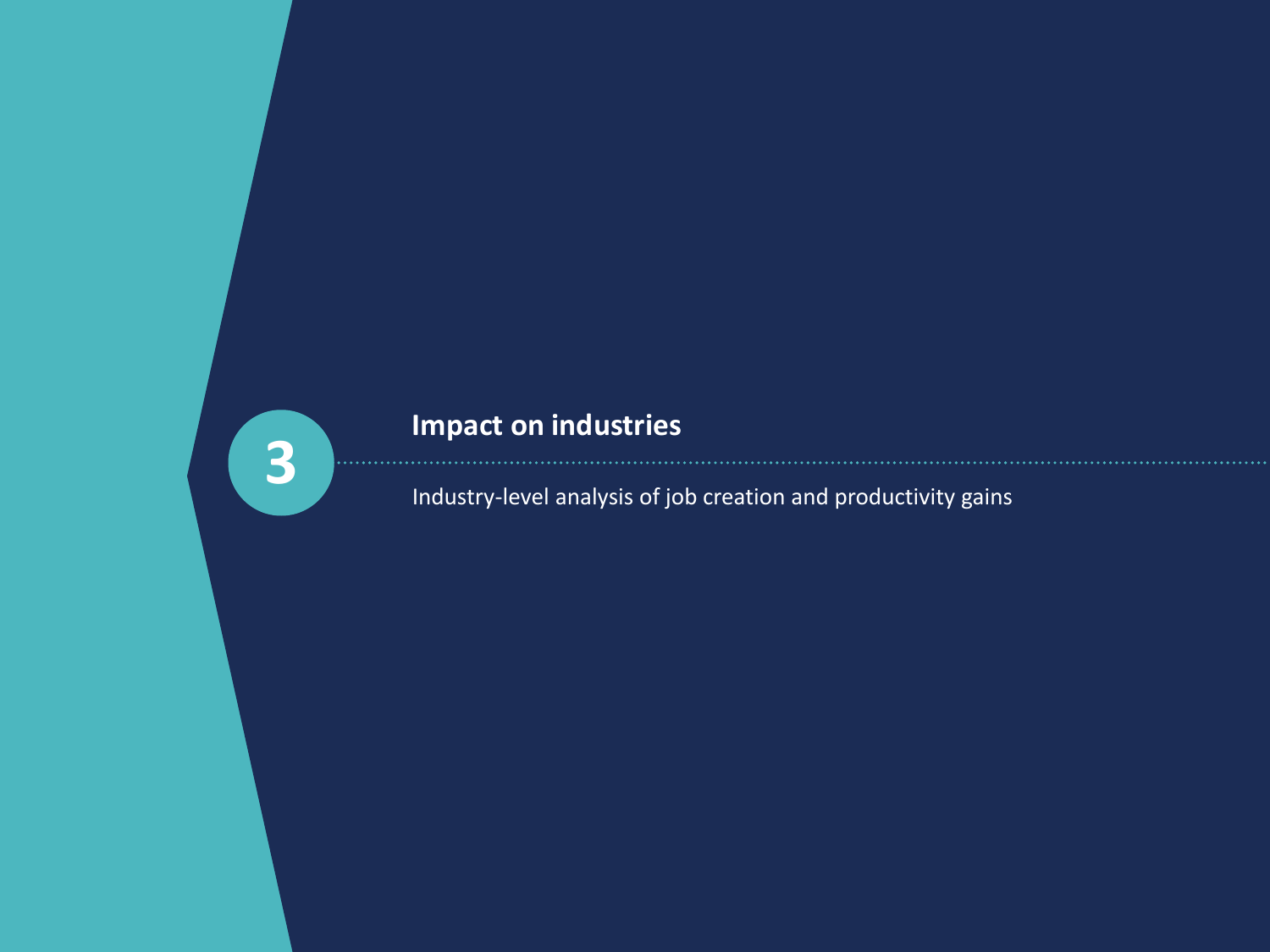### **Productivity gains will be largest in IT-heavy sectors like finance and professional services**

#### **Additional GDP estimated to be enabled by nbn network investment plan**

*Additional GDP delivered in 2024 by driver (\$B p.a.)*



NOTES:

• Numbers are expressed in real, net terms, as additional GDP and exclude the capital investments, financing and employment associated with the nbn rollout itself.

• While there may be other shocks caused by the nbn, these are treated as endogenous in the model.

• Productivity shocks to the ICT sector will also flow through to other industries that purchase inputs from ICT (the CGE allows for these interdependencies between industries). See Appendix for methodology. SOURCE: AlphaBeta analysis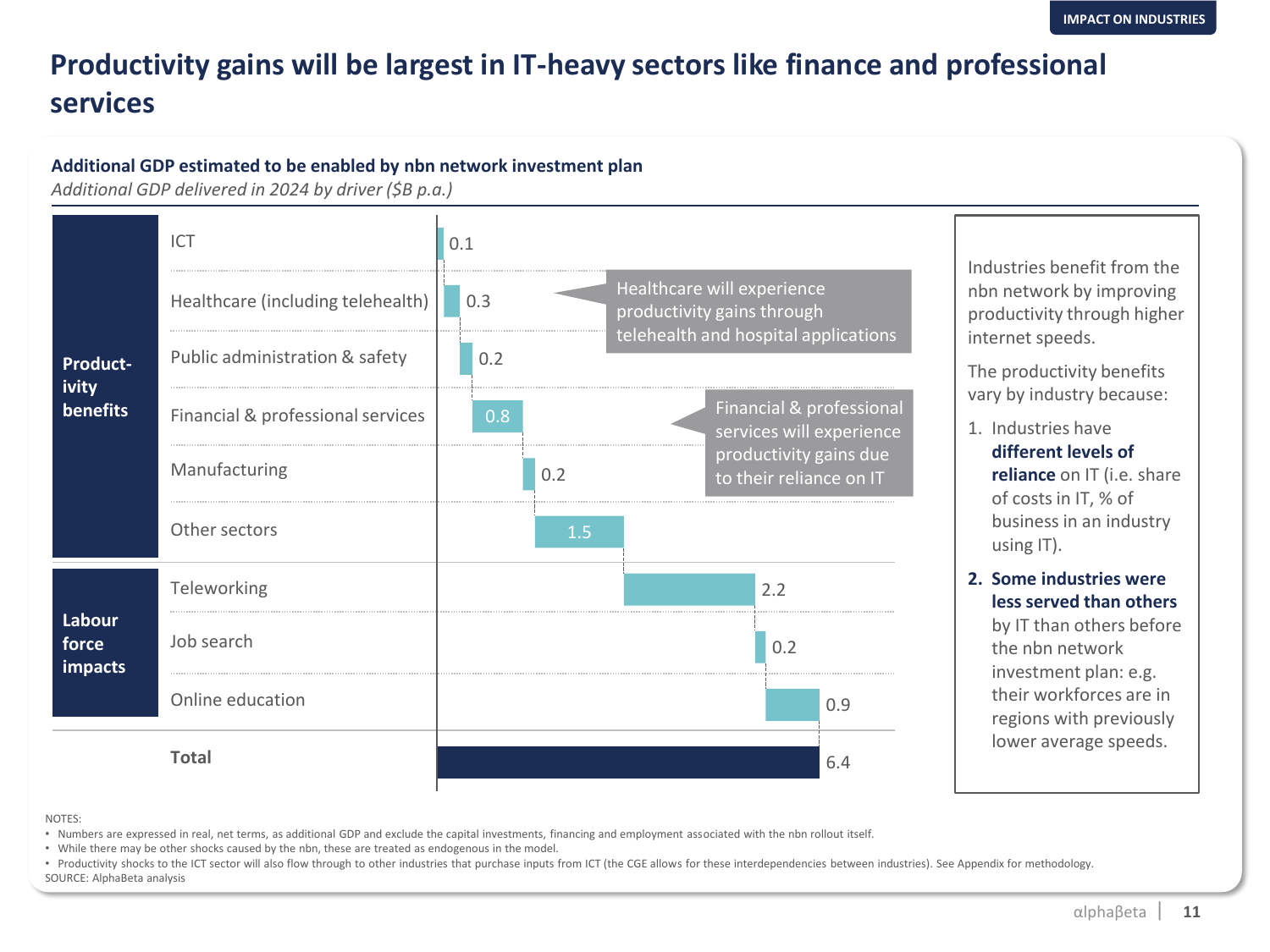#### **Network construction will indirectly create jobs in a range of industries, including many affected by the economic downturn**

#### **Industries with the most indirect jobs created due to nbn network investment plan**

*Indirect jobs created due to additional investment, FY20-21 to FY23-24 (% of total jobs)*

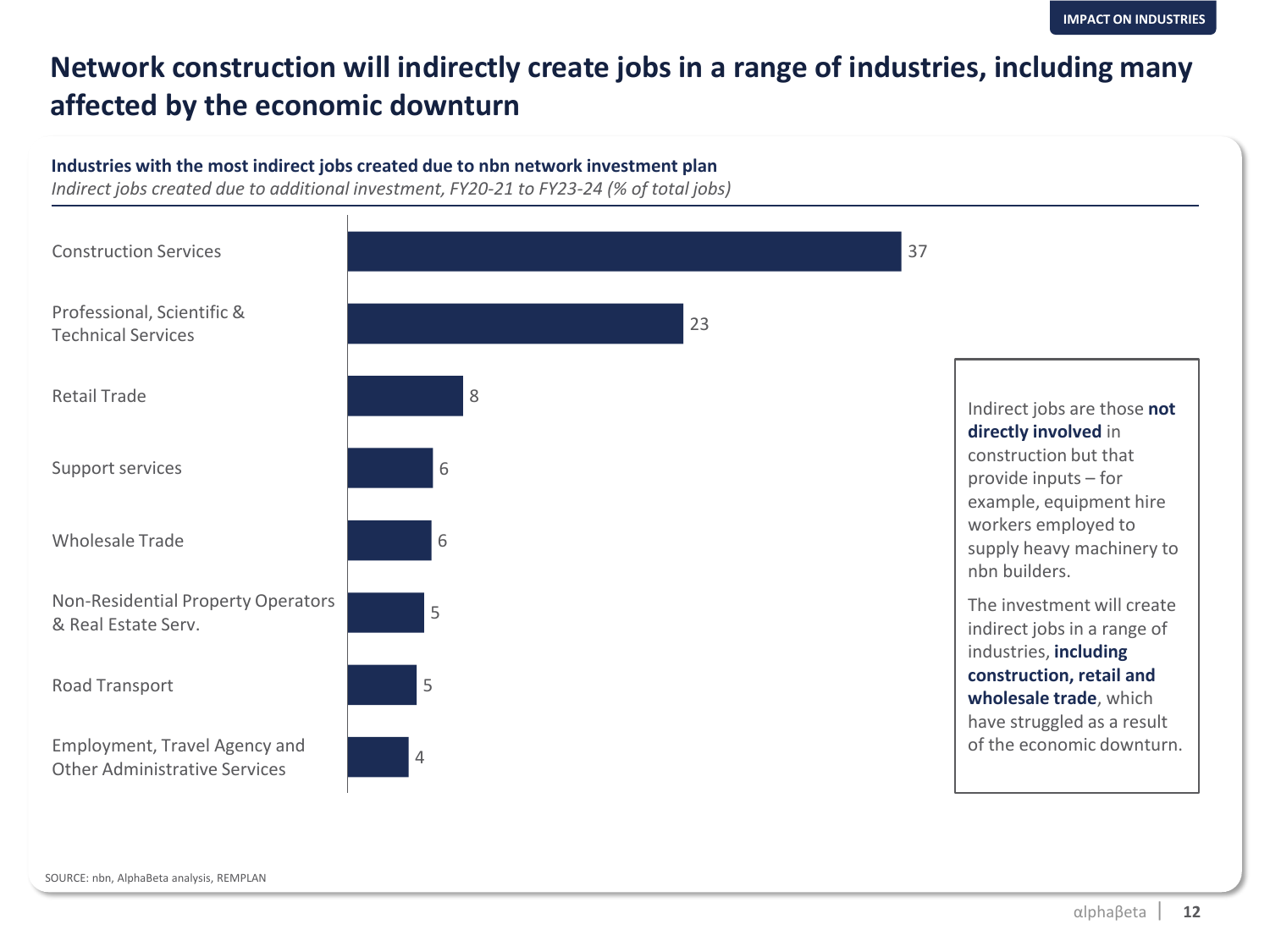

## **Total impact of the nbn network**

New investment will increase total GDP impact to \$27.6 billion a year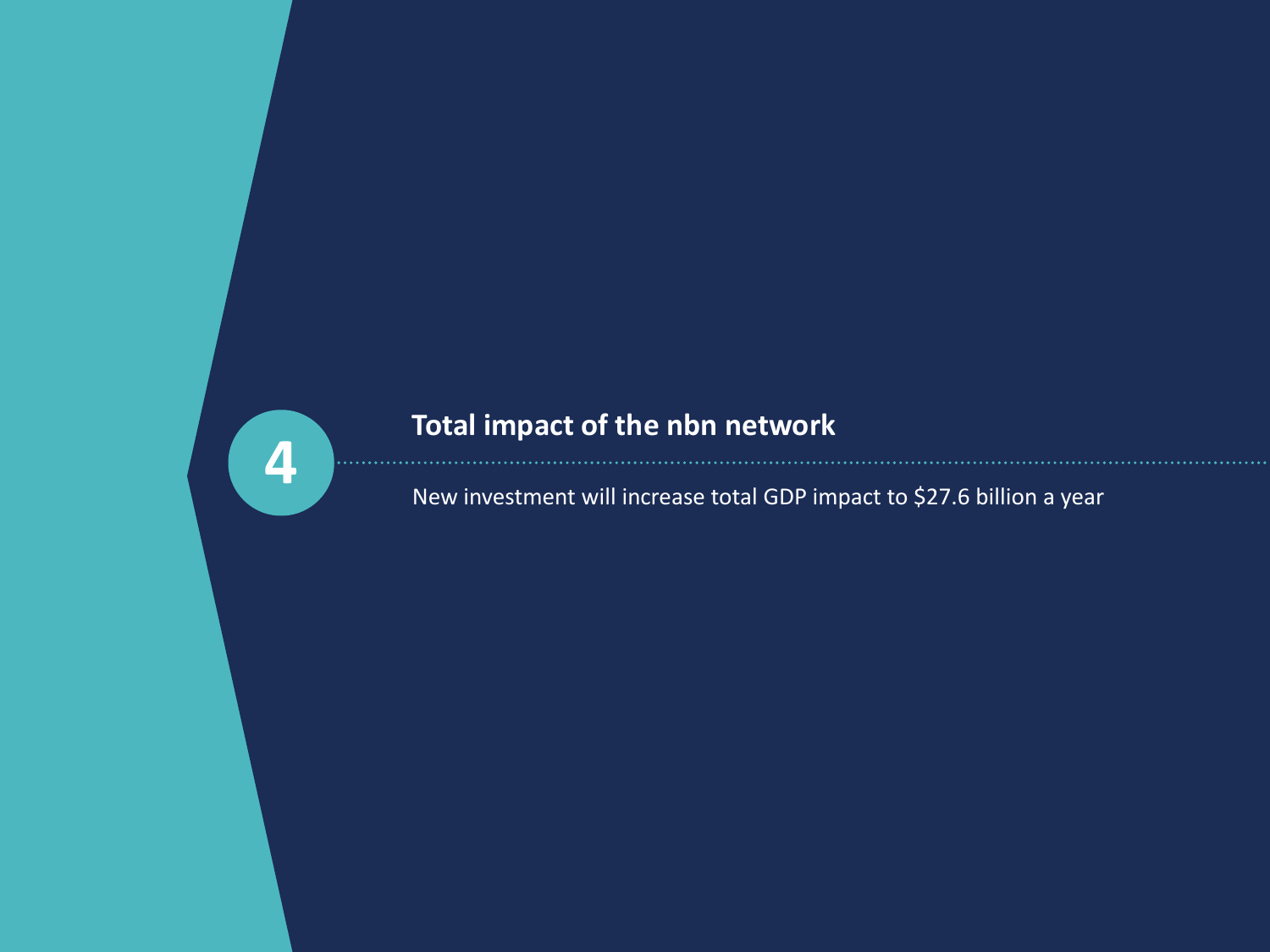#### **nbn's network investment plan will see the network's overall GDP impact reach \$27.6 billion a year by 2024**

#### **Additional GDP estimated to be enabled by the nbn**

*Estimated impact of nbn compared with the 'no nbn' reference case in the stated financial year (\$B p.a.)*



NOTES:

• Numbers are expressed in net terms, as additional GDP (relative to a 'no-nbn' scenario) and exclude the capital investments and financing associated with the nbn reform itself

• Reflects higher growth due to completion of rollout, and the adoption of higher speeds, and the accumulation of productivity and labour force impacts

SOURCE: Computable general equilibrium (CGE) modelling performed by Cadence Economics & AlphaBeta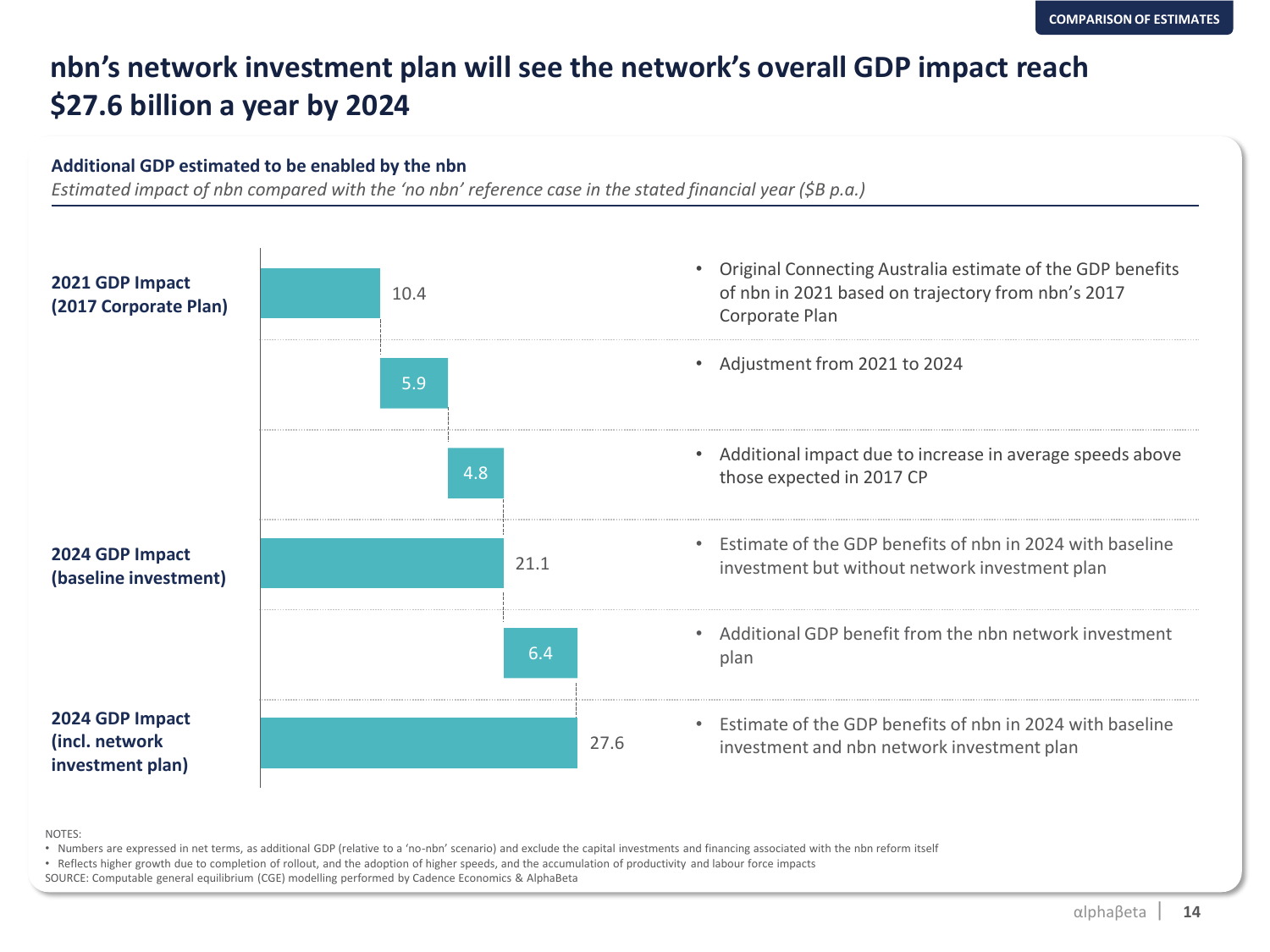S Appendix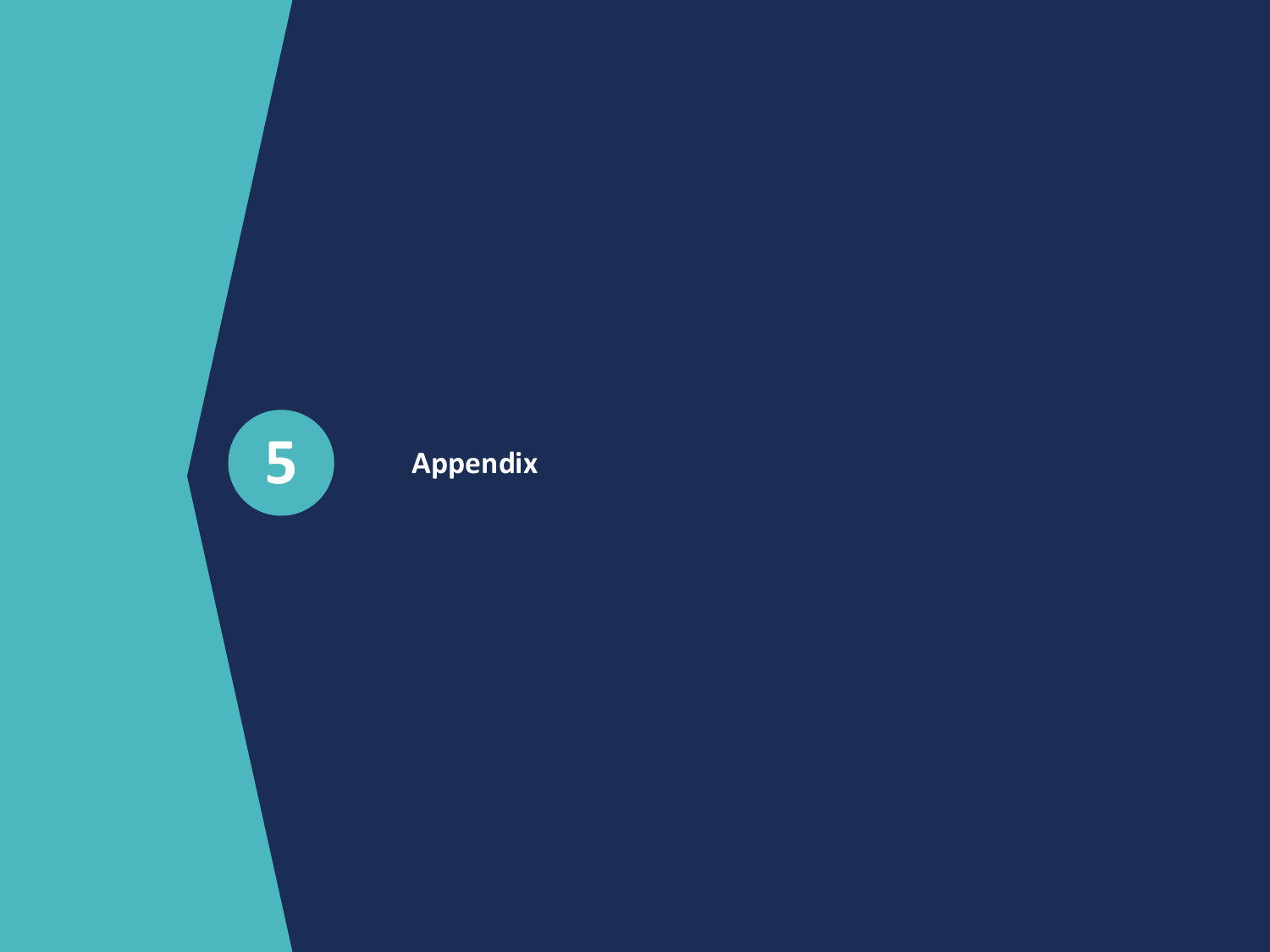### **A computable general equilibrium (CGE) model was used to estimate the economic impact of nbn's network investment plan**

| <b>Type of impact</b> |                                 | <b>Outputs</b>                                                                                                                                             | <b>Notes &amp; methodology</b>                                                                                                                                                                                                                                                           |
|-----------------------|---------------------------------|------------------------------------------------------------------------------------------------------------------------------------------------------------|------------------------------------------------------------------------------------------------------------------------------------------------------------------------------------------------------------------------------------------------------------------------------------------|
| <b>Total economic</b> | <b>Macro-economic</b><br>impact | General equilibrium impact<br>of nbn:<br>GDP uplift<br>$\bullet$<br>Employment uplift<br>$\bullet$                                                         | Computable general equilibrium (CGE) model of the Australian<br>$\bullet$<br>economy<br>Shocks introduced to industry productivity, labour supply and<br>$\bullet$<br>investment<br>Shock inputs informed by external literature, the survey and analysis<br>$\bullet$<br>of Census data |
| impact                | <b>Direct</b><br><b>Impact</b>  | Partial equilibrium impact<br>of nbn:<br>Direct jobs resulting<br>$\bullet$<br>from nbn's capital spend<br>Capex during<br>$\bullet$<br>construction phase | These investments would create 16,600 direct jobs over the next<br>12-24 months                                                                                                                                                                                                          |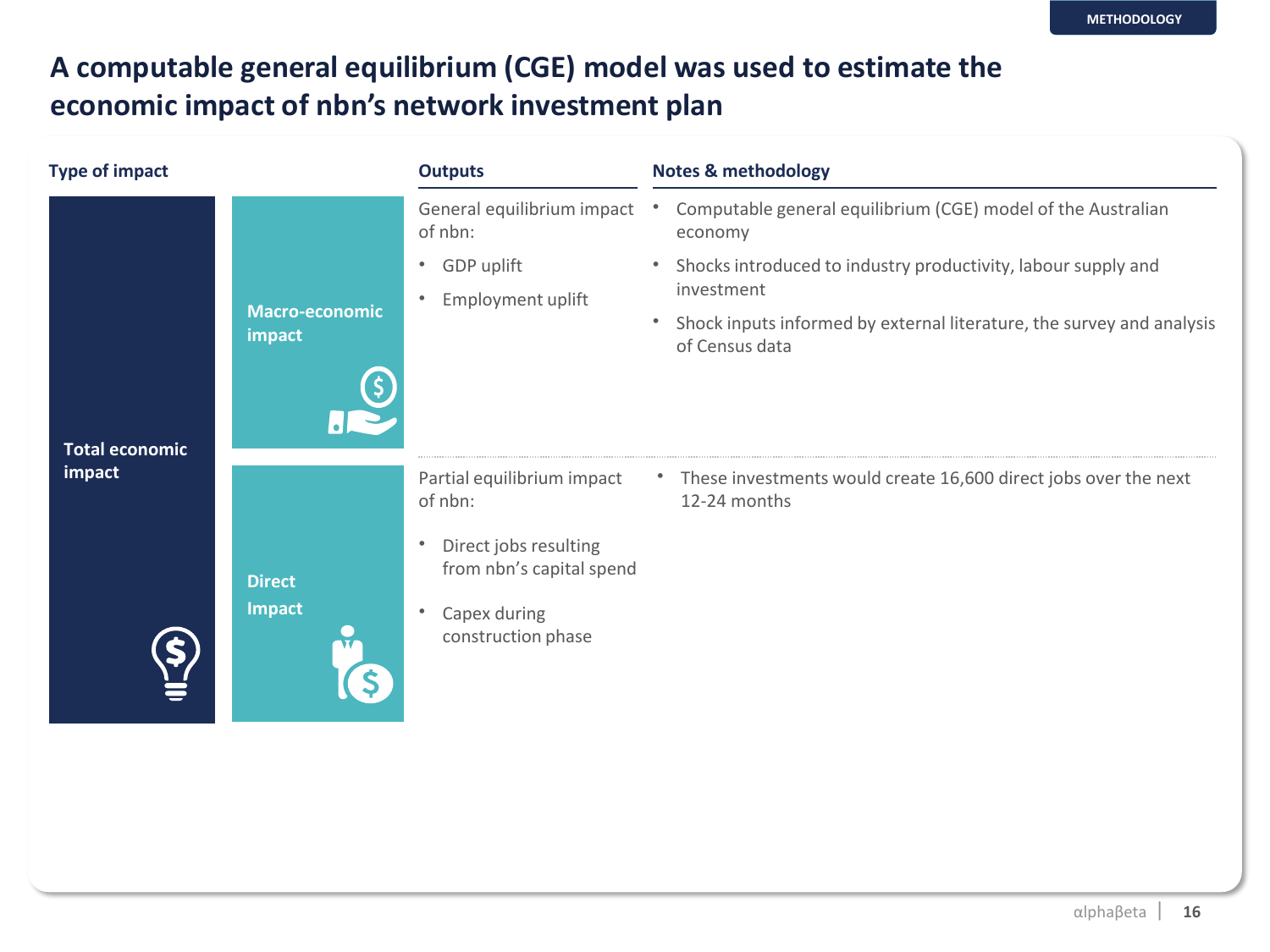#### **The model estimates the effect of improved broadband on the productivity of each industry as well as the effect on labour markets**

| <b>Type of shock</b>                      |                             | Impact of nbn                                                                                                                                                                                                                                                                                                                                                                                                                                              | Relevant variables <sup>1</sup>                                          | <b>Impact on variables</b>                                                                                                                                                                                                                                                                                                                                                                                                                                   |
|-------------------------------------------|-----------------------------|------------------------------------------------------------------------------------------------------------------------------------------------------------------------------------------------------------------------------------------------------------------------------------------------------------------------------------------------------------------------------------------------------------------------------------------------------------|--------------------------------------------------------------------------|--------------------------------------------------------------------------------------------------------------------------------------------------------------------------------------------------------------------------------------------------------------------------------------------------------------------------------------------------------------------------------------------------------------------------------------------------------------|
| <b>Productivity uplift by</b><br>industry |                             | Uplift in average broadband speed estimated<br>based on:<br>- ABS & OECD data on the distribution of<br>broadband users across speed brackets<br>nbnco projections of the wholesale speed<br>tier mix out to 2024<br>Reduction in the proportion of households<br>$\bullet$<br>without internet access based on:<br>Department of Communications estimates of<br>the % of households without access in 2013<br>nbnco rollout & activation rate projections | Primary factor<br>productivity by<br>industry                            | For every doubling of speed, GDP increases by 0.3%<br>(Ericsson & Arthur D. Little, 2013) <sup>2</sup><br>For every 10 ppt increase in internet penetration, GDP<br>$\bullet$<br>increases by 0.25% (Koutroumpis, 2009) <sup>3</sup><br>These steady-state GDP impacts were converted to<br>productivity shocks via the CGE model using a two-<br>stage estimation approach<br>Impact apportioned across industries based on an<br>index of three components |
| Labour<br>market<br>effects               | <b>Teleworking</b>          | Additional number of people working primarily<br>from home obtained from Census data analysis<br>(Adjustment made using survey to reflect<br>additional people working from home (but not<br>primarily from home)                                                                                                                                                                                                                                          | Labour force<br>(in FTE terms)                                           | Additional hours worked per person as a result of<br>٠<br>teleworking estimated from survey results<br>Hours worked converted to FTE basis for input to<br>٠<br>model                                                                                                                                                                                                                                                                                        |
|                                           | <b>Online</b><br>education  | Additional people studying online and the share<br>who would not have studied otherwise<br>obtained from survey results<br>Adjustment made using Department of<br>Education data to isolate qualifications only (as<br>opposed to informal courses or MOOCs)                                                                                                                                                                                               | Labour force<br>(in FTE terms)<br>Economy-wide<br>labour<br>productivity | ABS data on labour market outcomes (hours worked<br>$\bullet$<br>and earnings) used to determine impact of holding a<br>qualification<br>Hours worked converted to FTE basis for<br>input to model<br>Increased earnings applied as a labour<br>$\bullet$<br>productivity shock                                                                                                                                                                              |
|                                           | <b>Online job</b><br>search | Additional number of people engaging in online<br>job search obtained from survey results                                                                                                                                                                                                                                                                                                                                                                  | Labour force<br>(in FTE terms)                                           | Using online job search reduces job search time by<br>25% (Kuhn & Mansour, 2011)<br>Combined with ABS data on the number of<br>٠<br>unemployed people and average time spent out of<br>work to arrive at additional hours worked in FTE terms                                                                                                                                                                                                                |

1 Refers to the variables impacted exogenously by the introduction of the shock

2 Ericsson & Arthur D. Little (2013) "Socioeconomic Effects of Broadband Speed"

3 Koutroumpis (2009) "The economic impact of broadband on growth", as cited in ITU (2012) "Impact of Broadband on the Economy"

4 Kuhn & Mansour (2011) "Is Internet Job Search Still Ineffective?", IZA Discussion Paper No. 5955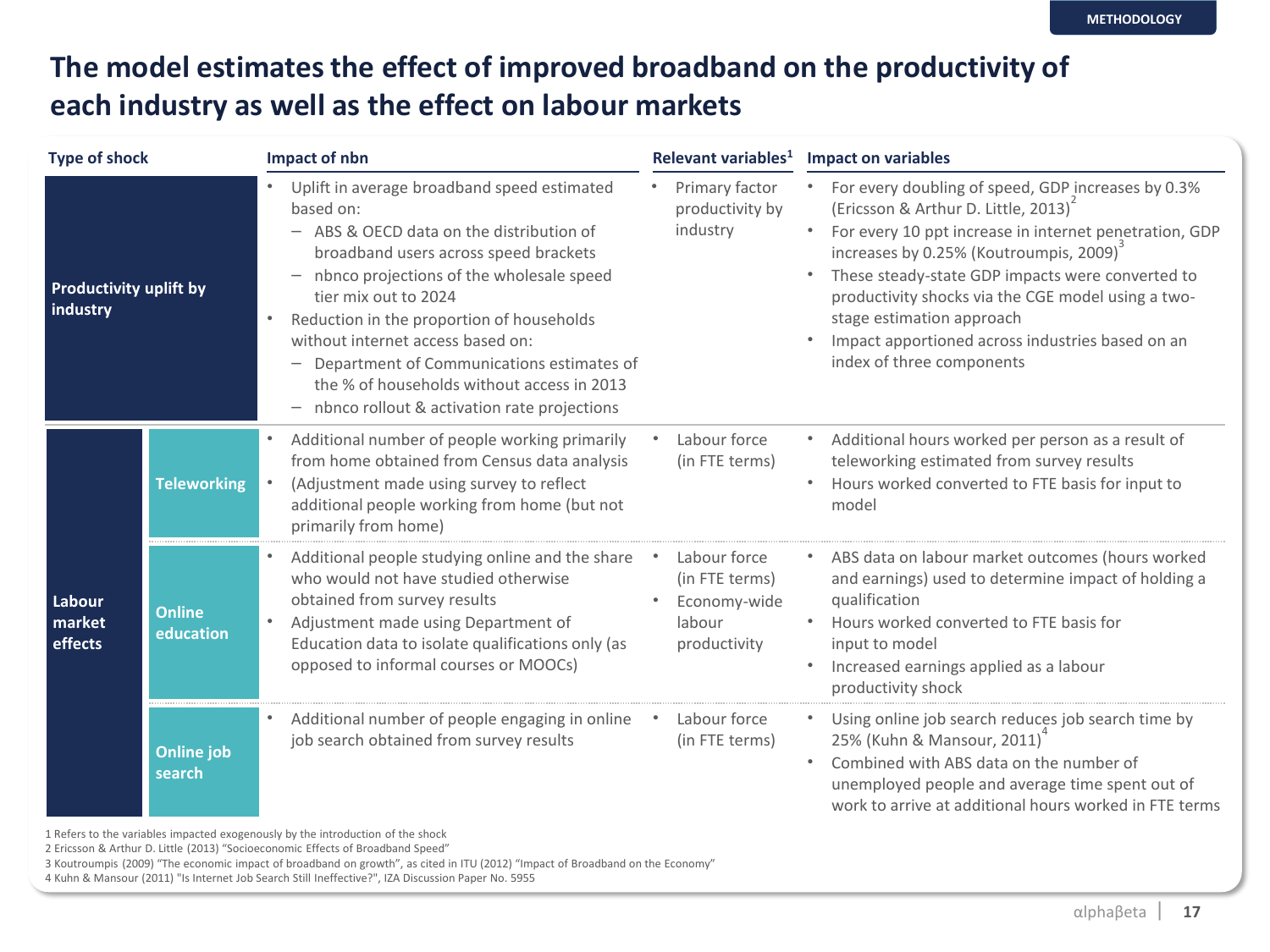#### **Industry-specific productivity shocks were introduced into the model to estimate the network investment plan's impact on industry sectors**

- **Apportioning the productivity impact of higher speeds across industries:** A top-down approach was taken to allocate the overall impact of firm productivity gains across industries at the ANZSIC 1-digit level. An evenly-weighted index of three components was constructed:
	- **Business use of IT:** Based on ABS data on the share of firms using IT for a range of purposes.
	- **Share of costs attributable to the ICT sector:** Based on the ABS Input-Output tables. The index captured both the current share of costs attributable to the ICT sector and the growth in this share over time.
	- **Degree to which industry was underserved pre-nbn:** Some industries were more underserved by IT than others before the nbn: e.g. their workplaces are in regions with previously low average speeds.
- **Building in a lag:** A lag was applied between the change in speed and internet access and the change in productivity. This reflects that it takes time for businesses to change their processes and/or invest in new equipment after experiencing an improvement in broadband speed or availability.
- **Share of capital stock:** Note that an additional adjustment was made when entering the index into the CGE model to reflect the share of each industry's capital stock that can be affected by an improvement in broadband. The main implication of this is that returns to land and natural resources are not affected, meaning that the productivity gains accruing to certain industries (particularly agriculture and mining) are lowered.
- **Tele-Health:** Specific productivity shocks introduced in health through tele-health including additional take up of tele-health and increased labour productivity in the health sector
- **Deriving primary factor productivity shocks:** The CGE model was used to convert the steady-state industry-specific GDP impacts derived above into a set of primary factor productivity shocks, which can be used in the estimation.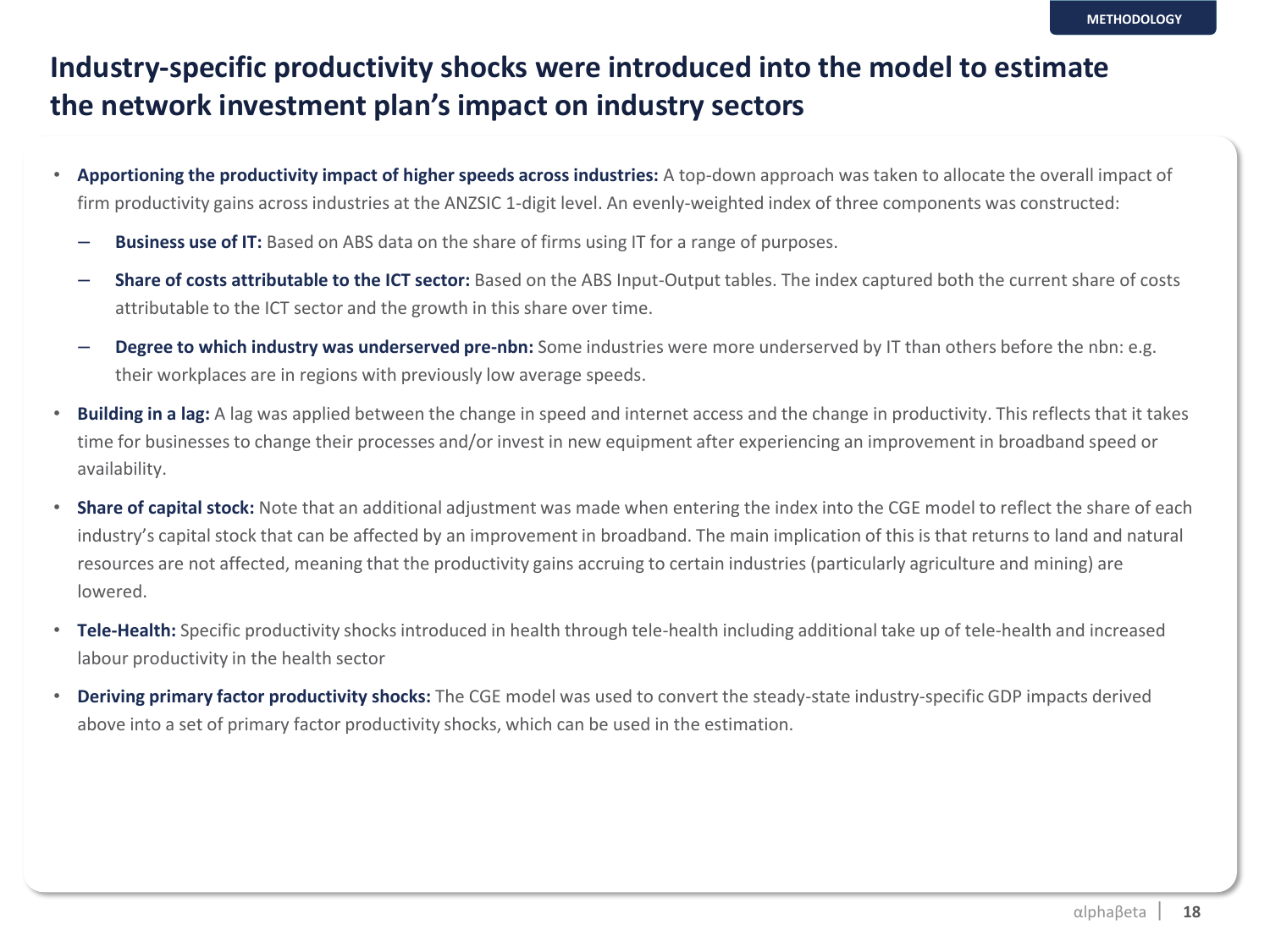#### **The economic value estimates from this study are within bounds of previous studies of the nbn**

| <b>Study</b>                                                                                    | <b>Model parameters</b>                                                                     | <b>Results from study</b>                                                         | <b>Comparison from</b><br>this study <sup>1</sup>                                                          | <b>Key reasons for difference</b>                                                                                                                                                        |
|-------------------------------------------------------------------------------------------------|---------------------------------------------------------------------------------------------|-----------------------------------------------------------------------------------|------------------------------------------------------------------------------------------------------------|------------------------------------------------------------------------------------------------------------------------------------------------------------------------------------------|
| <b>Access Economics</b><br>(2009)<br>"Impacts of a national<br>high-speed broadband<br>network" | Scenario 1 - Carrier<br>٠<br>Grade Option: speeds of<br>12 Mbps; completed by<br>2016; FTTN | NPV in GDP terms of<br>A\$9.5bn from 2008-2020<br>(Scenario 1)<br>in 2008 dollars | NPV in GDP terms of<br>A\$27bn from 2011-23<br>under the Corporate Plan<br>projections for<br>speed uptake | • The 2009 study assumed<br>nbn speeds of only<br>12Mbps - below those<br>that are now expected to<br>be delivered<br><b>Updated literature</b><br>results used in<br>parameterising the |
| <b>University of</b><br><b>Melbourne, Centre for</b>                                            | Multi-technology mix as<br>٠<br>published by nbnco at<br>June 2014                          | Boost to long-term real<br>GDP (in 2025) of<br>$1.8\%$ p.a.                       | Boost to 2025 real GDP<br>growth of 1.1% under<br>the Corporate Plan                                       | shocks<br>Use of survey provides a<br>$\bullet$<br>more accurate<br>perspective on shock                                                                                                 |
| <b>Energy Efficient</b><br>Telecomms (2015)<br>"Economic benefit of<br>the NBN"                 | For FTTN: assume<br>25-100 Mbps<br>For fixed wireless:<br>assume 10-25 Mbps                 |                                                                                   | projections for speed<br>uptake                                                                            | magnitudes (CEET paper<br>based on public sources)<br>Different literature<br>chosen to inform the<br>marginal economic<br>impact of each shock                                          |

1. Comparable metric, calculated using figures from this study. SOURCES: Access Economics, University of Melbourne, AlphaBeta analysis